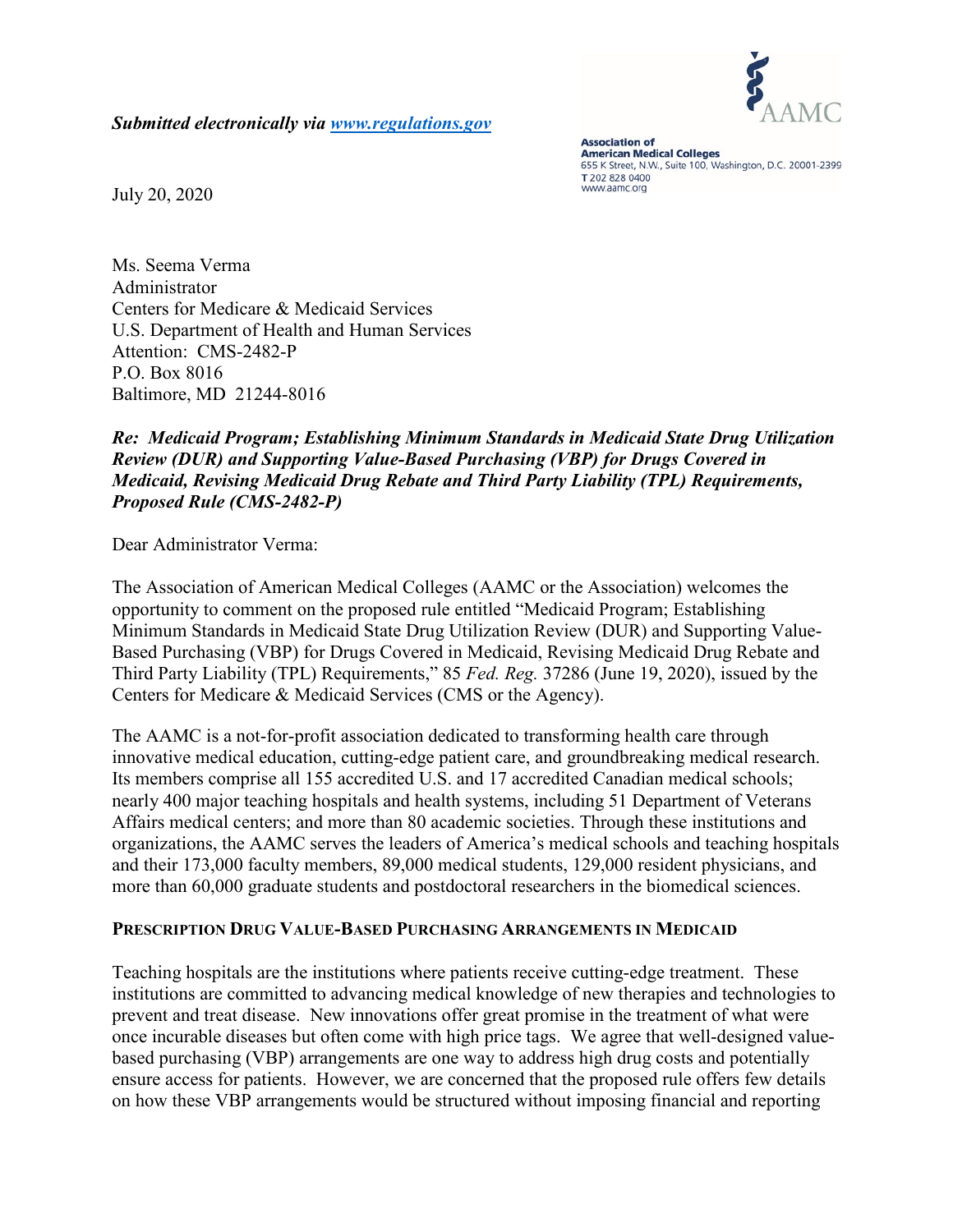burdens on states and providers. It is unclear if savings would be shared with providers through higher reimbursement for items and services furnished to Medicaid beneficiaries. Furthermore, the proposed rule does not specifically address provider engagement in these VBP arrangements. True value-based innovation occurs when all parties involved in providing high-quality care are included in the development of high-performing VBP arrangements.

As CMS notes, many states already engage in VBP arrangements for drugs through State Plan Amendments thereby bringing into question whether this proposed rule is necessary to encourage states to enter into such agreements. Coupled with the vagueness of the proposed rule, we are worried that state funding may be at risk if states feel obligated to enter into VBP arrangements that are not carefully structured.

Finally, CMS notes that the proposal will present "operational challenges" to the Medicaid Drug Rebate Program (MDRP) systems and that "it will take us time to make such system changes." (p. 37293). CMS should not finalize this proposed rule without fully vetting what the operational challenges are and the impact on states. **We urge CMS to not finalize this proposed rule until the full impact of the proposals on MDRP is understood. We would be happy to meet with CMS to discuss how to structure VBP arrangements that will not only benefit Medicaid but the entire health care system.** 

Furthermore, we do not feel that CMS should introduce new policies that could potentially reduce rebates to states as they struggle with the COVID-19 public health emergency. Medicaid enrollment is increasing while state budgets are shrinking. States do not have the additional funds available to cover the shortfall that would occur if rebates are reduced. **CMS provided only a 30-day comment period during a time when hospitals and states are stretched thin due to the COVID-19 public health emergency and therefore we recommend a delay as we further discuss this important policy change.** 

## *Changes to the MDRP Should Not Negatively Impact Best Price*

CMS is proposing changes to the MDRP in order to provide increased flexibilities for manufacturers and states to enter into VBP arrangements. However, the proposed rule is silent on how these changes will impact the MDRP and the calculation of best price. In fact, CMS acknowledges in the proposed rule that it "has not addressed the possible impact of offering VBP arrangements on manufacturer compliance with applicable MDRP price reporting obligations, including best price." (p. 37291). Given the lack of understanding about the potential impact it is premature to finalize this rule.

Changes to the best price calculation would considerably reduce the total rebates manufacturers pay to states under current requirements, likely resulting in a significant increase in Medicaid drug costs at a time when state budgets are constrained by the COVID-19 crisis and the increasing number of individuals who are eligible for Medicaid. The result may be to significantly limit patients' access to needed drugs. CMS must ensure that changes to the best price calculation do not result in increased drug costs for states. We urge CMS to evaluate the changes to the calculation of best price on states' ability to provide drug coverage to their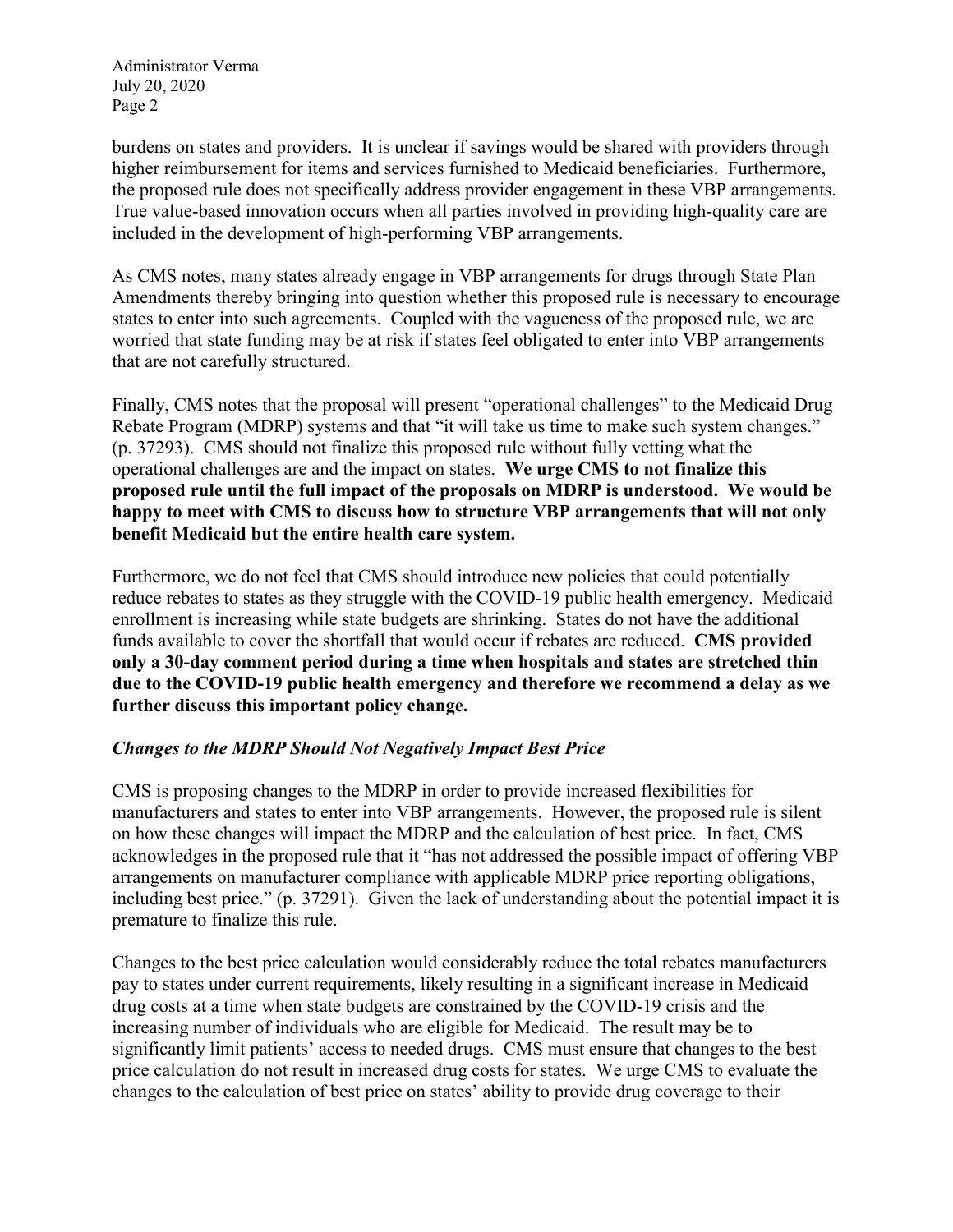l

Medicaid beneficiaries. CMS should consider the impact of multiple best prices on safety net programs and ensure that actions intended to encourage the use of VBP arrangements allows safety net hospitals to access the benefits of these arrangements.

Additionally, Medicaid reimbursement to providers that care for Medicaid beneficiaries is inadequate. According to the Medicaid and CHIP Payment and Access Commission, Medicaid fee-for-service (FFS) payment rates for physician services are often much lower than those paid by other payers, raising concerns that low fees affect physician participation in Medicaid, and thus access to care. On average, Medicaid FFS physician payment rates are two-thirds of the rates Medicare pays, although this varies greatly by state and service.<sup>[1](#page-2-0)</sup> The proposed rule does not address how, if at all, providers will benefit from these new VBP arrangements nor how savings from these VBP arrangements benefit hospitals and providers in the form of lower drug costs. Many hospitals that care for a disproportionate share of low-income patients also participate in the 340B Drug Pricing Program (340B Program). Changes to the calculation of best price directly impacts the 340B Program. It is unclear from the proposed rule how 340B covered entities will benefit from the new best prices set under the VBP arrangements. CMS should consider how the scope of the discounts that could be included as part of the VBP arrangements will impact not only Medicaid but also the 340B Program.

# *VBP Arrangements Should Not Increase Reporting Requirements or Limit Patient Access to Drugs*

CMS is proposing to "align pricing and/or payment to an observed or expected therapeutic or clinical value in a population" but does not describe how it will evaluate these outcomes or what information will be used to determine whether the drug meets "an observed or expected therapeutic or clinical outcome." (p. 37292). Evaluating clinical effectiveness may be difficult for some new drugs, such as immunotherapies, because there is limited data on effectiveness due to the newness of these therapies. For some breakthrough therapies, comprehensive data collection on outcomes could take years because of the limited number of treatments currently on the market and the small patient populations these drugs target. Clarity on how clinical effectiveness will be determined is important in optimizing this proposal. The proposed rule is silent on who is responsible to achieve and report the desired health outcomes. If the hope is that these VBP arrangements will provide long-term information on outcomes of new therapies, investments should be made in broader outcomes-based research rather than changing how Medicaid reimburses for prescription drugs. If there is another plan for measuring clinical effectiveness it would be important to discuss and align.

CMS seeks feedback on how states would "track health outcomes for Medicaid beneficiaries to align with the outcomes developed in the private market VBP." (p. 37293). States and providers should not be burdened with additional reporting requirements under a Medicaid VBP arrangement. Hospitals engaged in VBP arrangements with commercial payers have agreed upon measurement evaluation and reporting requirements and hospitals share in the savings

<span id="page-2-0"></span><sup>&</sup>lt;sup>1</sup> Medicaid and CHIP Payment and Access Commission. Medicaid 101. Provider Payment and Delivery Systems. Available at: <https://www.macpac.gov/medicaid-101/provider-payment-and-delivery-systems/>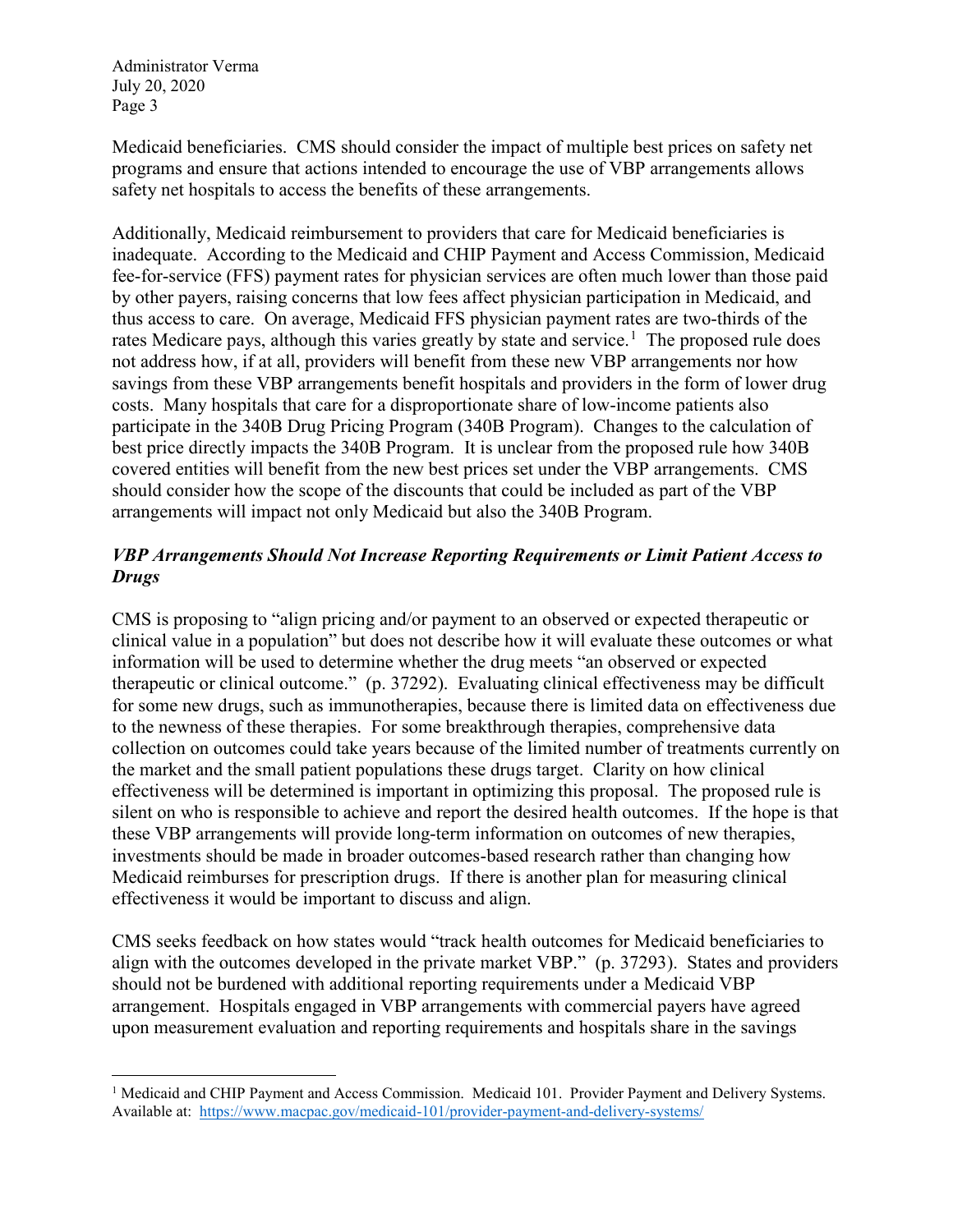based on their performance. The savings associated with the Medicaid VBP proposals do not extend to hospitals and providers and this should be considered.

Data collection and reporting outcomes would require states and providers to redirect scarce resources in order to participate in expanded VBP programs. We question whether states have the resources or systems in place to perform the necessary data collection. States that wish to participate in these VBP programs should not impose additional data collection and reporting requirements on hospitals and providers as a condition of coverage. Additionally, the outcome metrics agreed to by the drug manufacturer and the state should not impact patient access to medically necessary drugs.

### **PATIENT ASSISTANCE PROGRAMS**

Many pharmaceutical manufacturers offer financial assistance programs to help patients pay for out-of-pocket drug costs. Patient advocacy groups support these programs out of the belief that they improve access and adherence to prescription drugs. Opponents of the programs, including health plans, feel that financial assistance programs incentivize patients to utilize more expensive drugs, particularly when lower-cost alternatives are available. Through the use of "accumulator" and "maximizer" programs, some commercial health plans have chosen not to apply the value of the assistance to a patient's out-of-pocket maximums, and instead receive much of the benefit of the manufacturer's financial assistance. Although financial assistance programs are more commonly used in the commercial market, eliminating these programs could negatively impact patients' access to medically necessary drugs.

Currently, amounts paid by manufacturers under the assistance programs are ignored when determining a drug's best price or average manufacturer price (AMP). In other words, if a manufacturer sells a drug at a given price but then provides financial assistance to a patient who received that drug, the manufacturer does not take into account the value of the financial assistance when reporting the best price or AMP of that drug. CMS is proposing that best price exclusions that reflect this principle will only apply if the manufacture ensures that the full value of the assistance is passed on to the consumers. **We support the proposal that financial assistance programs benefit the patient and not the health plan.**

## **DEFINITION OF LINE EXTENSION**

CMS is proposing a new definition for line extension drugs under the MDRP. A line extension drug is a new formulation of an existing drugs such as an extended release formula. (p. 37288). If finalized, for drugs covered under Medicaid, line extension means "a new formulation of the drug, but does not include an abuse-deterrent formulation of the drug." (p. 37295). CMS is proposing this change because it has "found that some manufacturers are unclear about their line extension reporting obligations" and CMS has "noted inconsistencies among manufacturers in their identification of drugs as line extensions." (p. 37289, 37294). CMS goes on to state that it is "concerned that manufacturers may have a financial incentive to be underinclusive in their